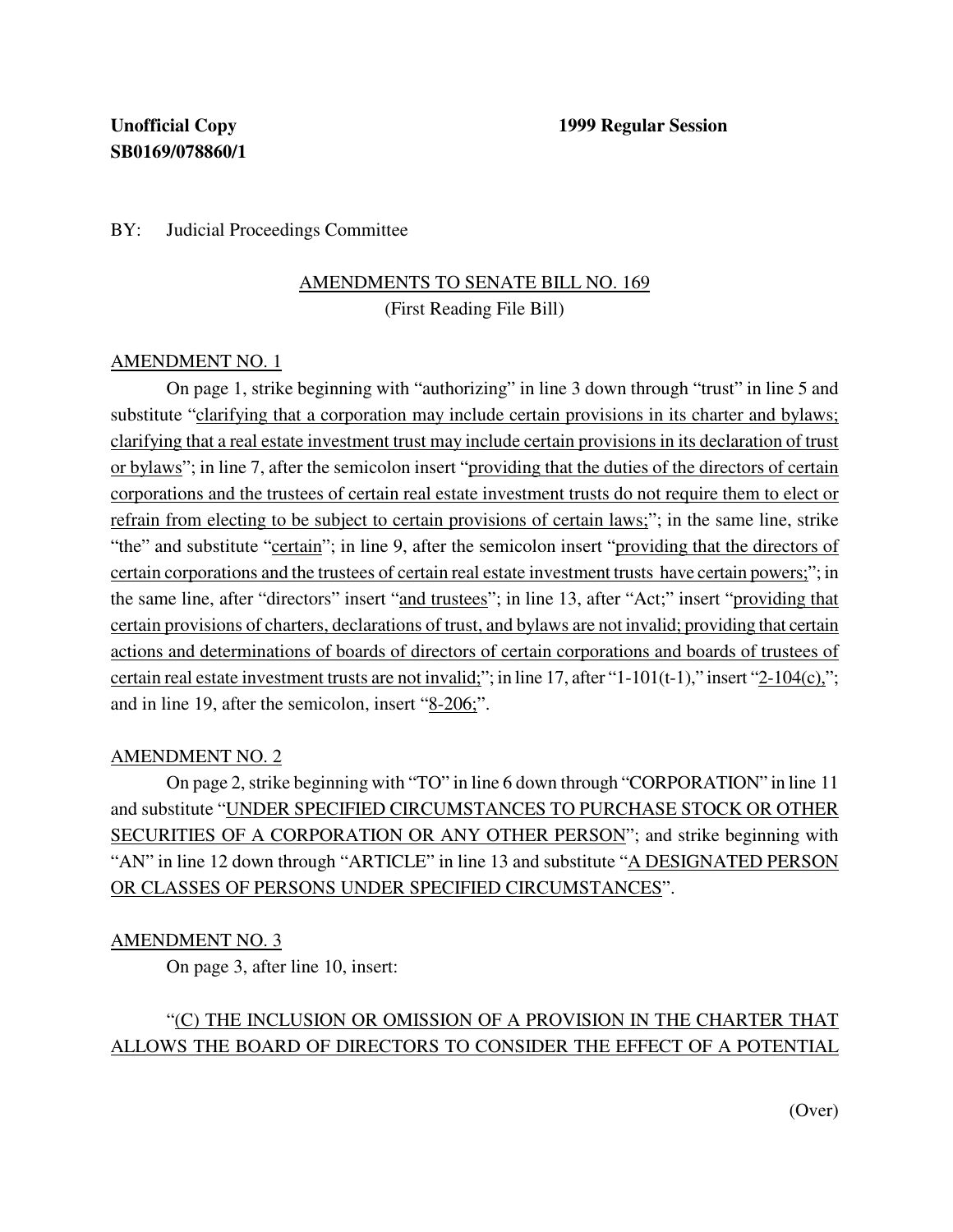ACQUISITION OF CONTROL ON PERSONS SPECIFIED IN SUBSECTION (B)(9) OF THIS SECTION DOES NOT CREATE AN INFERENCE CONCERNING FACTORS THAT MAY BE CONSIDERED BY THE BOARD OF DIRECTORS REGARDING A POTENTIAL ACQUISITION OF CONTROL.".

On page 13, after line 12, insert:

# "(3) THE INCLUSION OR OMISSION OF A PROVISION IN A DECLARATION OF TRUST THAT ALLOWS THE BOARD OF TRUSTEES TO CONSIDER THE EFFECT OF A POTENTIAL ACQUISITION OF CONTROL ON PERSONS SPECIFIED IN PARAGRAPH (2) OF THIS SUBSECTION DOES NOT CREATE AN INFERENCE CONCERNING FACTORS THAT MAY BE CONSIDERED BY THE BOARD OF TRUSTEES REGARDING A POTENTIAL ACQUISITION OF CONTROL.".

### AMENDMENT NO. 4

On page 3, in line 5, strike the second "A" and substitute "THE"; in line 16, after "WARRANTS" insert "UNDER A STOCKHOLDER RIGHTS PLAN"; in line 18, after "WARRANTS" insert "UNDER PARAGRAPH (1) OF THIS SUBSECTION"; and in line 25, strike "REDEEM, MODIFY, OR TERMINATE" and substitute "VOTE FOR THE REDEMPTION, MODIFICATION, OR TERMINATION OF".

On page 4, in line 21, after "RESPOND" insert "ON BEHALF OF THE CORPORATION"; in line 23, strike "OR" and substitute a comma; in line 24, after "MODIFY" insert a comma; in line 25 after "ELECT" insert "ON BEHALF OF THE CORPORATION"; and in the same line, after "ELECTING" insert "ON BEHALF OF THE CORPORATION".

On page 5, in line 1, strike "THE DIRECTORS" and substitute "A DIRECTOR".

On page 6, in line 25, after "FIX" insert ":

 $(1)$ ";

in line 28, after "THE" insert "SPECIAL"; in the same line, after "MEETING" insert a semicolon; in lines 28 and 29, strike "TO SET" and substitute "(2)"; and in line 29, after the second "THE" insert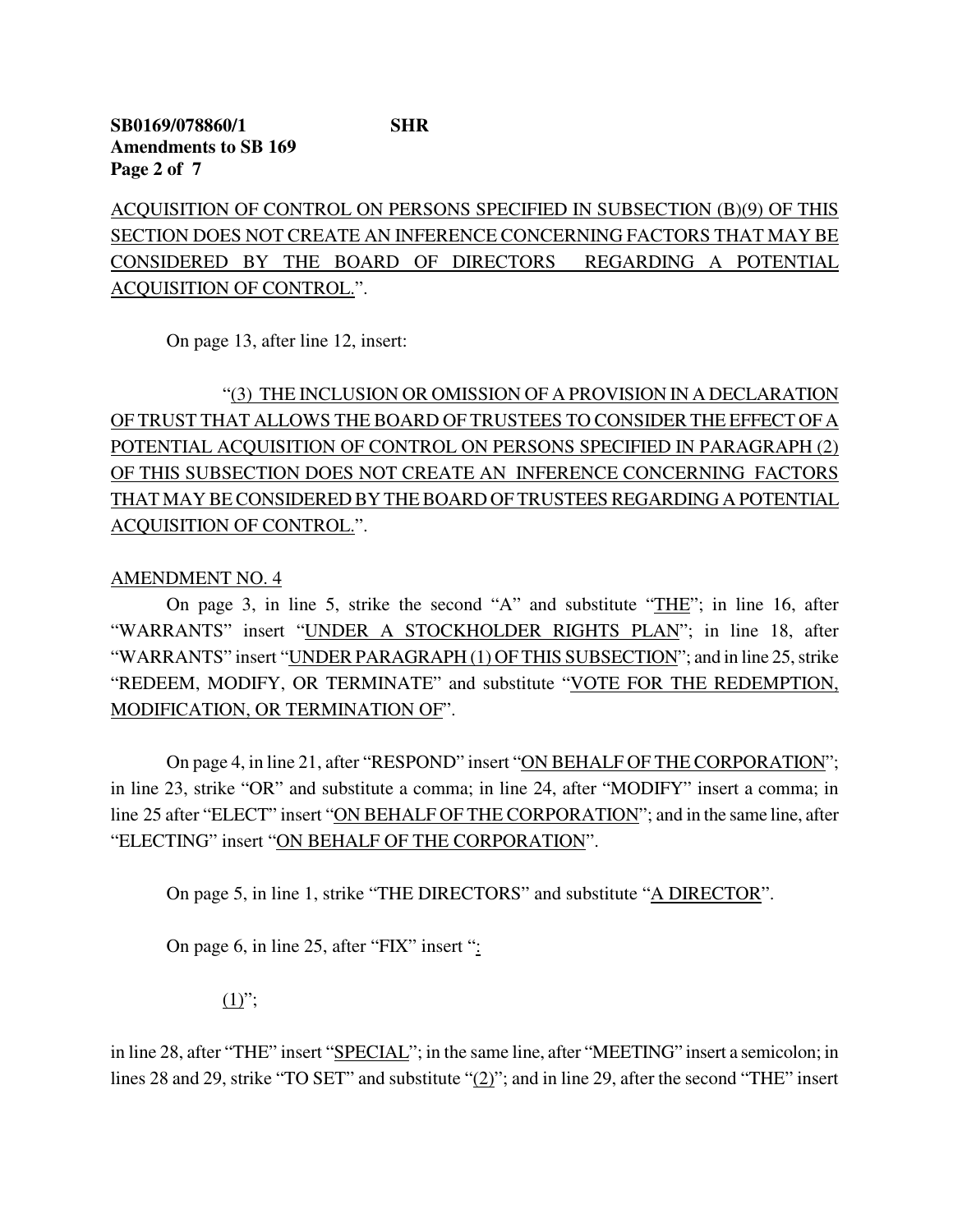### **SB0169/078860/1 SHR Amendments to SB 169 Page 3 of 7**

### "SPECIAL".

On page 8, in line 10, strike "HOME" and substitute "PRINCIPAL RESIDENCE"; and strike beginning with "(1)" in line 30 down through "(2)" in line 32.

On page 10, in line 1, strike "MAY APPLY" and substitute "APPLIES"; in line 2, strike "EACH OF WHOM AT THE TIME OF ANY ACT" and substitute "WHO, AT THE TIME OF ANY ELECTION TO BECOME SUBJECT TO THE PROVISIONS OF THIS SUBTITLE"; in line 3,strike "IS NOT AN OFFICER OR EMPLOYEE" and substitute "ARE NOT OFFICERS OR EMPLOYEES"; in line 4, strike "IS NOT AN ACQUIRING PERSON" and substitute "ARE NOT ACQUIRING PERSONS"; in line 5, strike " IS NOT A DIRECTOR, OFFICER, AFFILIATE, OR ASSOCIATE" and substitute "ARE NOT DIRECTORS, OFFICERS, AFFILIATES, OR ASSOCIATES"; in line 7, strike "WAS" and substitute "WERE"; in the same line, strike "A DIRECTOR" and substitute "DIRECTORS"; in line 15, after "OR" insert "BECOME A DIRECTOR"; strike in their entirety lines 21 through 26, inclusive; and in line 29, strike "BECOMES" and substitute "ELECTS TO BE".

On page 11, in line 27, strike "2-406(B)" and substitute " $2-406(B)(3)$ "; in line 29, after "STOCKHOLDERS" insert "GENERALLY IN THE ELECTION OF DIRECTORS"; and in line 30, strike "2-402" and substitute " $2-402(A)$ ".

On page 12, in line 16, strike "2-502" and substitute "2-502(B)(2) AND (3) AND (E)".

On page 13, in line 7, strike "A" and substitute "THE"; in line 21, strike "2-405.1" and substitute "2-405.1(D)THROUGH (G)".

### AMENDMENT NO. 5

On page 10, after line 26, insert:

# "(C) THE CHARTER OF A CORPORATION MAY CONTAIN A PROVISION OR THE BOARD OF DIRECTORS MAY ADOPT A RESOLUTION THAT PROHIBITS THE CORPORATION FROM ELECTING TO BE SUBJECT TO ANY OR ALL PROVISIONS OF THIS SUBTITLE.".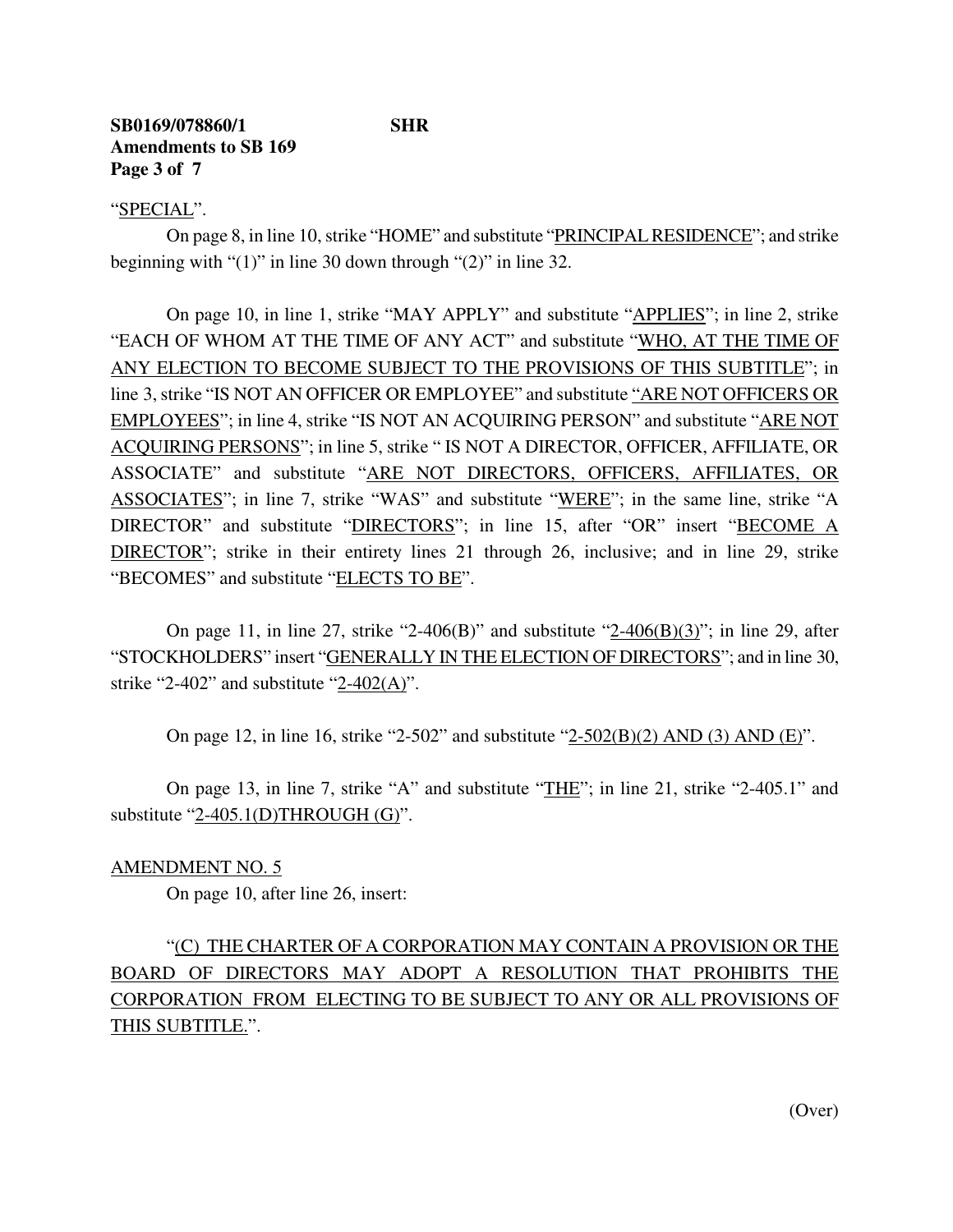**SB0169/078860/1 SHR Amendments to SB 169 Page 4 of 7**

AMENDMENT NO. 6

On page 7, in line 20, after "THAN" insert ":

 $(1)$ ";

and in the same line, after "MEETING" insert "; OR

## (2) IN THE CASE OF AN ANNUAL MEETING, 90 DAYS BEFORE THE FIRST ANNIVERSARY OF:

## (I) THE MAILING DATE OF THE NOTICE OF THE PRECEDING YEAR'S ANNUAL MEETING; OR

### (II) THE PRECEDING YEAR'S ANNUAL MEETING; OR

(3) ANOTHER TIME SPECIFIED IN THE CHARTER OR BYLAWS".

### AMENDMENT NO. 7

On page 9, in line 32, after "BYLAWS;" insert "OR"; strike beginning with the semicolon in line 33 down through "DEPARTMENT" in line 34.

On page 10, in line 20, after "PROVISION" insert ", INCLUDING THE SATISFACTION OF SUBSECTION (D)(1) OF THIS SECTION, IF APPLICABLE"; and before line 27, insert:

"(D) (1) A CORPORATION SHALL FILE ARTICLES SUPPLEMENTARY WITH THE DEPARTMENT IF:

(I) THE CORPORATION ELECTS TO BE SUBJECT TO ANY OR ALL PROVISIONS OF THIS SUBTITLE BY RESOLUTION OF THE BOARD OF DIRECTORS OR BYLAW AMENDMENT; OR

(II) THE BOARD OF DIRECTORS ADOPTS A RESOLUTION IN ACCORDANCE WITH SUBSECTION (C) OF THIS SECTION THAT PROHIBITS THE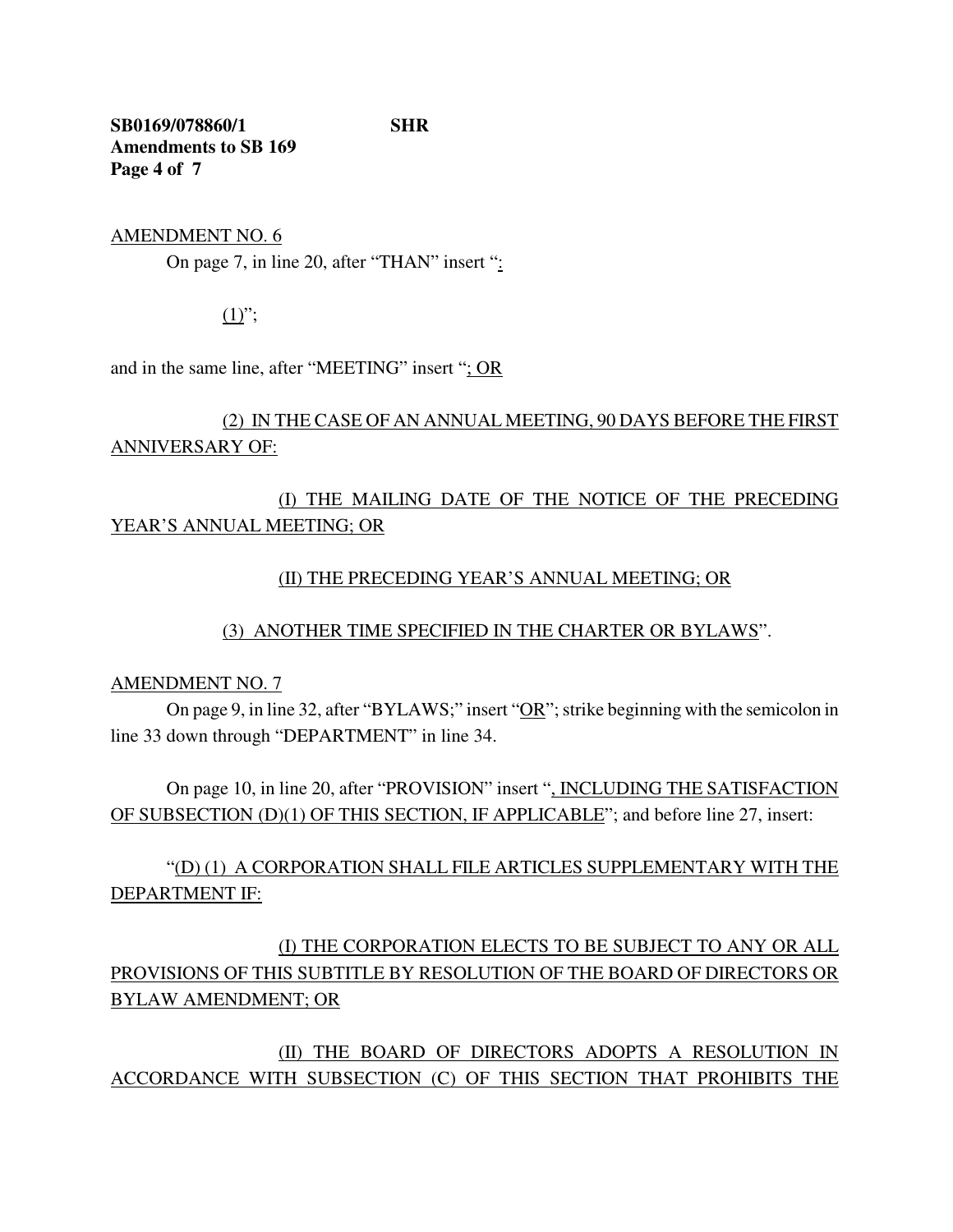**SB0169/078860/1 SHR Amendments to SB 169 Page 5 of 7**

CORPORATION FROM ELECTING TO BE SUBJECT TO ANY OR ALL PROVISIONS OF THIS SUBTITLE.

### (2) THE ARTICLES SUPPLEMENTARY SHALL DESCRIBE ANY PROVISION OF THIS SUBTITLE TO WHICH THE CORPORATION:

### (I) HAS ELECTED TO BECOME SUBJECT; OR

(II) MAY NOT ELECT TO BECOME SUBJECT IN ACCORDANCEWITH THE RESOLUTION OF THE BOARD.

## (3) STOCKHOLDER APPROVAL IS NOT REQUIRED FOR THE FILING OF ARTICLES SUPPLEMENTARY IN ACCORDANCE WITH PARAGRAPH (1) OF THIS SUBSECTION.".

### AMENDMENT NO. 8

On page 13, after line 18, insert:

"8-206.

# THE DECLARATION OF TRUST OR BYLAWS OF A REAL ESTATE INVESTMENT TRUST MAY PROVIDE FOR ONE OR MORE COMMITTEES OF THE BOARD OF TRUSTEES COMPOSED OF ONE OR MORE TRUSTEES AND FOR THE DELEGATION TO THOSE COMMITTEES OF ANY OF THE POWERS OF THE BOARD OF TRUSTEES.".

### AMENDMENT NO. 9

On page 13, after line 22, insert:

"SECTION 2. AND BE IF FURTHER ENACTED, That the changes made to  $\S 2\n-104(b)$  of the Corporations and Associations Article by this Act may not be construed or interpreted to invalidate a provision contained in the charter of a corporation before the effective date of this Act that allowsthe board of directors of the corporation, in considering a potential acquisition of control of the corporation, to consider the effect of the potential acquisition of control on stockholders,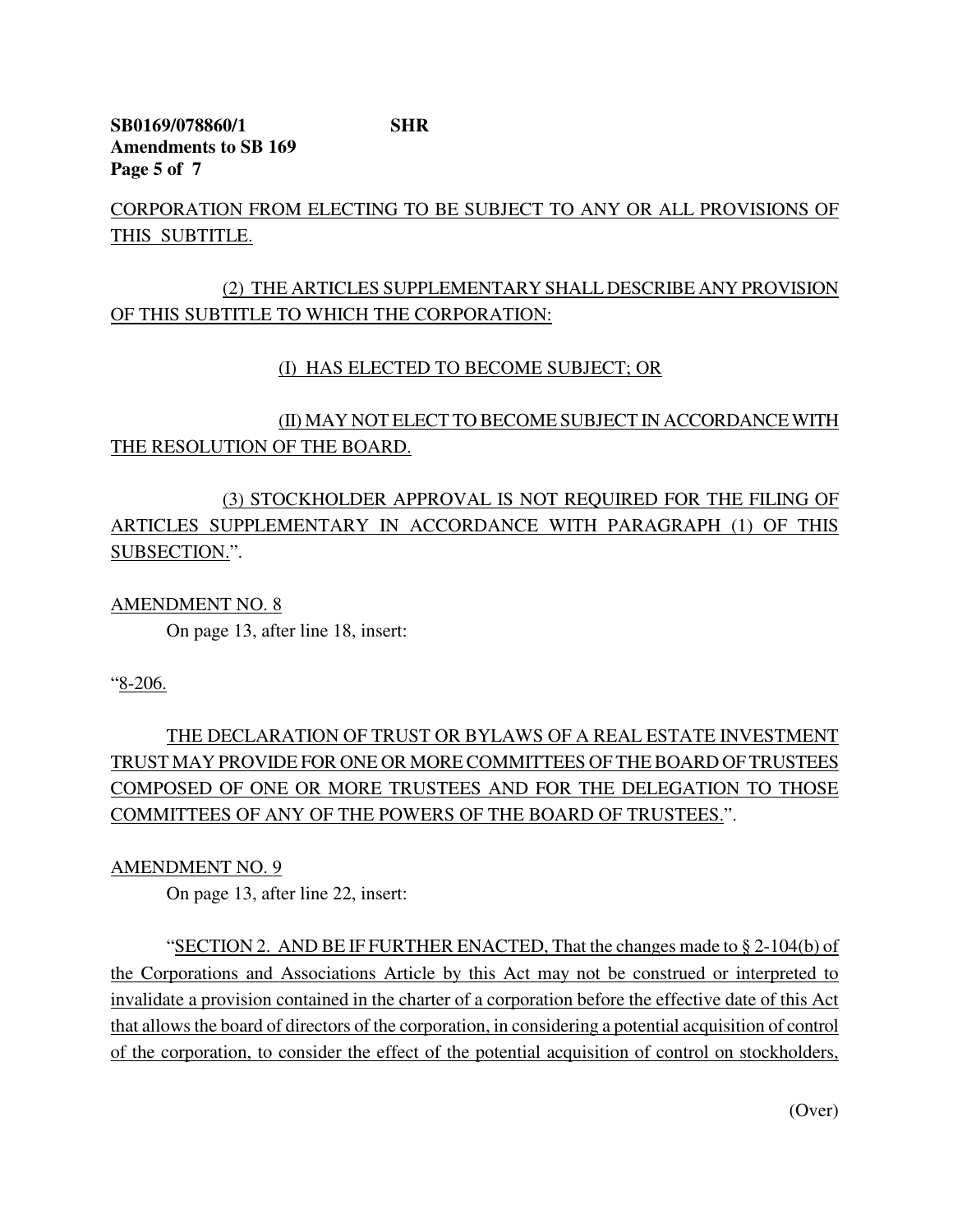### **SB0169/078860/1 SHR Amendments to SB 169 Page 6 of 7**

employees, customers, suppliers, and creditors of the corporation, and communities in which offices or other establishments of the corporation are located.

SECTION 3. AND BE IT FURTHER ENACTED, That the changes made to § 8-202(b) of the Corporations and Associations Article by this Act may not be construed or interpreted to invalidate a provision contained in the declaration of trust of a real estate investment trust before the effective date of this Act that allows the board of trustees of the real estate investment trust, in considering a potential acquisition of control of the real estate investment trust, to consider the effect of the potential acquisition of control on shareholders, employees, customers, suppliers, and creditors of the real estate investment trust, and communities in which offices or other establishments of the real estate investment trust are located.

SECTION 4. AND BE IT FURTHER ENACTED, That the changes made to § 2-504 of the Corporations and Associations Article by this Act may not be construed or interpreted to invalidate a provision contained in the charter or bylaws of a corporation before the effective date of this Act that allows a corporation to require a stockholder to provide advance notice of a nomination or proposal to the corporation before a meeting of the stockholders.

SECTION 5. AND BE IT FURTHER ENACTED, That the addition of  $\S$ § 2-201(c), 2-405.1(d) through (g), and 2-502(e) to the Corporation and Associations Article by this Act may not be construed or interpreted to invalidate an action or determination of the board of directors of a corporation before the effective date of this Act.

SECTION 6. AND BE IT FURTHER ENACTED, That the addition of §§ 8-206 and 8-601.1 to the Corporations and Associations Article by this Act may not be construed or interpreted to invalidate:

(1) A provision that was contained in the declaration of trust or bylaws of a real estate investment trust before the effective date of this Act and that allowsthe real estate investment trust to require a shareholder to provide advance notice of a nomination or proposal to the real estate investment trust before a meeting of the shareholders or allows for one or more committees of the board of trustees composed of one or more trustees and for the delegation to those committees of any powers of the board of trustees; or